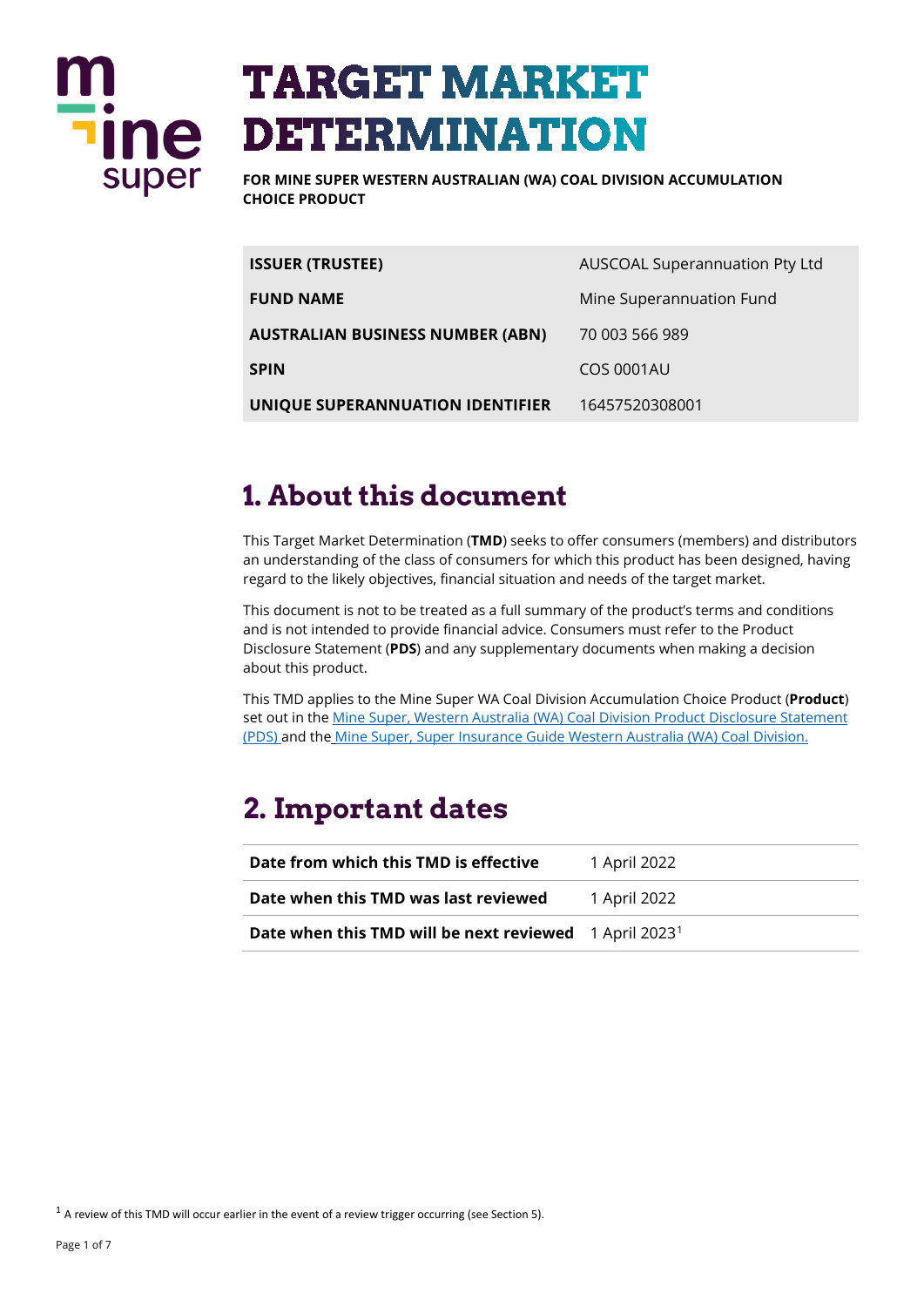# **3. Class of consumer**

The information below summarises the overall class of consumers that fall within the target market for the Product based on the likely objectives, financial situation and needs that it has been designed to meet.

Eligible consumers of this Product are those who:

- are employed in the Western Australia coal mining industry; and
- have received employer contributions from a Western Australian coal mining employer.

In addition to the above eligibility criteria, this Product is designed for consumers who:

- are expecting to receive employer contributions and/or government contributions and/or want to make personal contributions and/or rollover existing superannuation benefits;
- want to invest in a concessionally taxed environment;
- recognise access to their investment is limited until a condition of release is met;
- want a superannuation product with competitive fees and costs;
- want to make an active investment choice in relation to their superannuation;
- want to invest in one or more of the investment options outlined in the Investment sub-markets table below; and
- may want to manage the financial risks associated with illness, injury or death through their superannuation, through one or more of the insurance cover types outlined in the Insurance sub-markets table below.

This Product is **not** designed for consumers who:

- are unable to meet the requirements of the Fund's Trust Deed for acceptance into the WA Coal Division;
- do not want to make a decision in relation to choosing an investment option based on the Investments sub-markets table below;
- want to have a choice of specific investment assets or investment managers that make up an investment option;
- want an income stream;
- are seeking insurance coverage through a superannuation product with an occupation deemed to be active service in any military force; or
- are seeking Income Protection cover through a superannuation product and are a professional sports person.

### **Product description**

The Product includes the below key product features and attributes.

| <b>Key attributes and</b><br>features | <b>Description</b>                                                                                                                                                                                                                                                                                                                                                                                                                                                                                                                                                                                                                                                                                                                                                                                                                          |  |
|---------------------------------------|---------------------------------------------------------------------------------------------------------------------------------------------------------------------------------------------------------------------------------------------------------------------------------------------------------------------------------------------------------------------------------------------------------------------------------------------------------------------------------------------------------------------------------------------------------------------------------------------------------------------------------------------------------------------------------------------------------------------------------------------------------------------------------------------------------------------------------------------|--|
| <b>Contributions</b>                  | Accepts employer, government and personal contributions, including rollovers from other super funds,<br>which are taxed and preserved in accordance with superannuation law                                                                                                                                                                                                                                                                                                                                                                                                                                                                                                                                                                                                                                                                 |  |
| Withdrawals                           | Withdrawals are limited to lump sum payments and access is limited in accordance with the conditions of<br>$\bullet$<br>release set out in superannuation law                                                                                                                                                                                                                                                                                                                                                                                                                                                                                                                                                                                                                                                                               |  |
| <b>Competitive fees</b><br>and costs  | Administration and investment fees apply and include fixed and percentage-based components<br>$\bullet$<br>Changes to account balance and investment options will impact the amount of fees charged<br>$\bullet$<br>Insurance premiums take into consideration gender, age, cover options, occupation classification and<br>$\bullet$<br>income levels (for Income Protection cover only)                                                                                                                                                                                                                                                                                                                                                                                                                                                   |  |
| Investment<br>options                 | Investment choices are available from diversified investment options, single sector investment options, a<br>$\bullet$<br>lifecycle investment strategy or any combination of these investment options<br>Refer to the Investment sub-markets table below for further details<br>$\bullet$                                                                                                                                                                                                                                                                                                                                                                                                                                                                                                                                                  |  |
| <b>Insurance options</b>              | A range of life insurance options are available for a variety of job classifications, including mining and other<br>$\bullet$<br>high risk occupations<br>All cover is customisable subject to application, including default settings that apply to job classifications,<br>$\bullet$<br>and can be amended or cancelled at any time<br>Cover may be provided on a default (automatic) basis, and cover may be limited until certain employment<br>$\bullet$<br>conditions are met<br>Premiums are deducted from the accumulation account balance<br>$\bullet$<br>Voluntary insurance options require an application and may be subject to acceptance by the insurer.<br>$\bullet$<br>Exclusions or conditions may be imposed, or cover may be declined<br>Refer to the Insurance sub-markets table below for further details<br>$\bullet$ |  |
| <b>Member services</b>                | Offer includes superannuation and insurance health checks, tailored and targeted member newsletters and<br>$\bullet$<br>communications, access to intrafund financial advice, educational presentations and online account access                                                                                                                                                                                                                                                                                                                                                                                                                                                                                                                                                                                                           |  |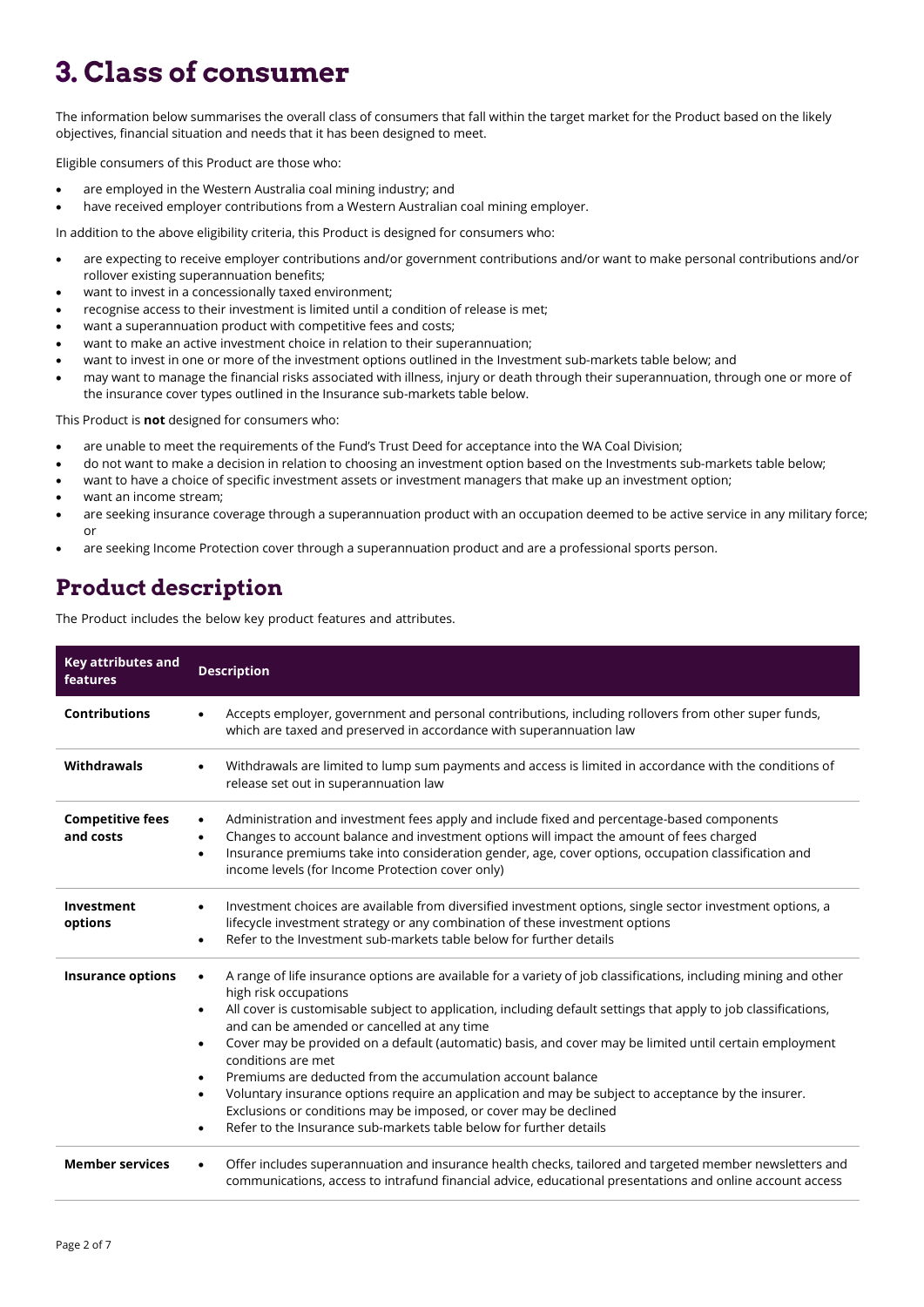### **Investment sub-markets**

The table below sets out the class of consumers that each investment option within the Product has been designed for.

| The below diversified investment options are designed for consumers who wish to invest in a diversified range of asset<br>classes with varying levels of risk and return |                                                                                                                                                                                                                                                                                                                                                                                                                                                                                                                |  |
|--------------------------------------------------------------------------------------------------------------------------------------------------------------------------|----------------------------------------------------------------------------------------------------------------------------------------------------------------------------------------------------------------------------------------------------------------------------------------------------------------------------------------------------------------------------------------------------------------------------------------------------------------------------------------------------------------|--|
| Lifecycle                                                                                                                                                                | This investment strategy is designed for consumers who:<br>want their investment strategy to automatically adjust exposure to growth and defensive assets in<br>accordance with their age and projected years to retirement.                                                                                                                                                                                                                                                                                   |  |
|                                                                                                                                                                          | This investment strategy is designed for consumers aged 64 years and below who:<br>can withstand an estimated 5.4 number of annual negative returns over a 20-year period; and<br>want to invest for five or more years.                                                                                                                                                                                                                                                                                       |  |
|                                                                                                                                                                          | This investment strategy is designed for consumers aged 65 years and over who:<br>can withstand an estimated 3.8 number of annual negative returns over a 20-year period; and<br>want to invest for three or more years.<br>$\bullet$                                                                                                                                                                                                                                                                          |  |
| <b>High Growth</b>                                                                                                                                                       | This investment option is designed for consumers who:<br>want to invest for five or more years;<br>٠<br>want to achieve a return exceeding the increase in the Consumer Price Index (CPI) by at least 4% pa, after<br>$\bullet$<br>tax and investment costs, over any 10-year period;<br>can withstand an estimated 5.4 number of annual negative returns over a 20-year period; and<br>$\bullet$<br>have a high tolerance to investment risk.<br>$\bullet$                                                    |  |
| Growth                                                                                                                                                                   | This investment option is designed for consumers who:<br>want to invest for five or more years;<br>$\bullet$<br>want to achieve a return exceeding the increase in CPI by at least 3.5% pa, after tax and investment costs,<br>$\bullet$<br>over any 10-year period;<br>can withstand an estimated 4.9 number of annual negative returns over a 20-year period; and<br>$\bullet$<br>have a high tolerance to investment risk.<br>$\bullet$                                                                     |  |
| <b>Balanced</b>                                                                                                                                                          | This investment option is designed for consumers who:<br>want to invest for four or more years;<br>want to achieve a return exceeding the increase in CPI by at least 3% pa, after tax and investment costs,<br>$\bullet$<br>over any 10-year period;<br>can withstand an estimated 4.5 number of annual negative returns over a 20-year period; and<br>$\bullet$<br>have a high tolerance to investment risk.<br>$\bullet$                                                                                    |  |
| Conservative<br><b>Balanced</b>                                                                                                                                          | This investment option is designed for consumers who:<br>want to invest for three or more years;<br>$\bullet$<br>want to achieve a return exceeding the increase in CPI by at least 2.5% pa, after tax and investments costs,<br>over any 10-year period;<br>can withstand an estimated 3.8 number of annual negative returns over a 20-year period; and<br>have a medium to high tolerance to investment risk.<br>$\bullet$                                                                                   |  |
| <b>Indexed Defensive</b>                                                                                                                                                 | This investment option is designed for consumers who:<br>want to minimise investment fees;<br>want to invest for three or more years;<br>$\bullet$<br>want to achieve a return exceeding the increase in CPI by at least 1.5% pa, after tax and investment costs,<br>$\bullet$<br>over any 10-year period;<br>can withstand an estimated 3.5 number of annual negative returns over a 20-year period; and<br>$\bullet$<br>have a medium to high tolerance to investment risk.                                  |  |
| <b>Secure</b>                                                                                                                                                            | This investment option is designed for consumers who:<br>want to invest for two or more years;<br>$\bullet$<br>have an investment return objective to track the return of 90% RBA Cash Rate / 10% S&P / ASX 200<br>$\bullet$<br>Accumulation index (Net Total Return) before investment fees and relevant superannuation taxes;<br>can withstand an estimated 1.1 number of annual negative returns over a 20-year period; and<br>$\bullet$<br>have a low to medium tolerance to investment risk.<br>$\bullet$ |  |

**The below single sector investment options are designed for consumers who wish to invest in specific asset classes that are not diversified and provide targeted exposure to these assets**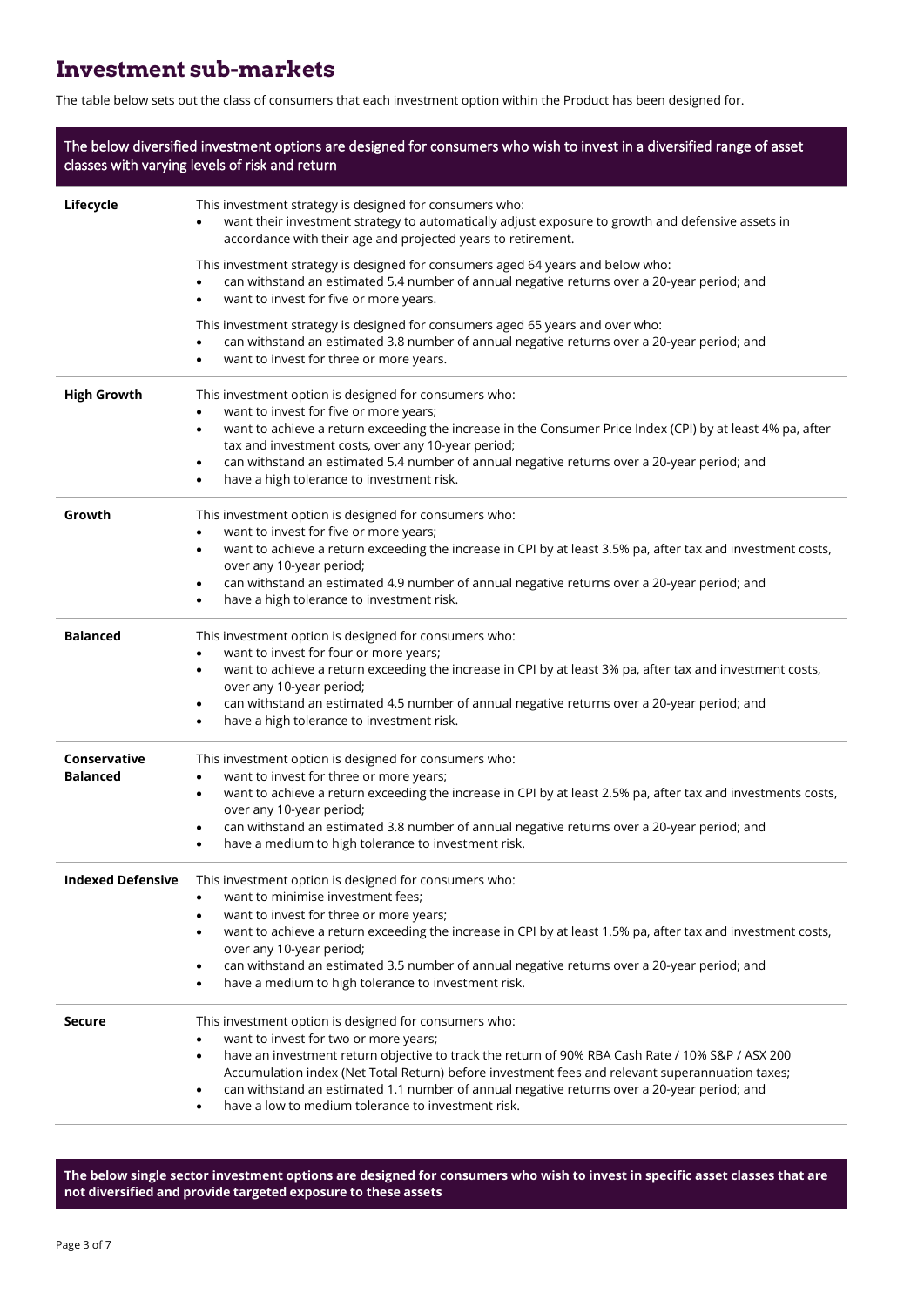| <b>Australian Shares</b>       | This investment option is designed for consumers who:<br>want to invest for five or more years;<br>have an investment return objective to track the return on the S&P / ASX 200 Accumulation Index (Net<br>$\bullet$<br>Total Return) (before investment fees and relevant superannuation taxes);<br>can withstand an estimated 6.4 number of annual negative returns over a 20-year period; and<br>$\bullet$<br>have a very high tolerance to investment risk.                                                                                                                                                                                                                                |
|--------------------------------|------------------------------------------------------------------------------------------------------------------------------------------------------------------------------------------------------------------------------------------------------------------------------------------------------------------------------------------------------------------------------------------------------------------------------------------------------------------------------------------------------------------------------------------------------------------------------------------------------------------------------------------------------------------------------------------------|
| International<br><b>Shares</b> | This investment option is designed for consumers who:<br>want to invest for five or more years;<br>٠<br>have an investment return objective to track the return on the MSCI World ex-Australian Index (Net Total<br>$\bullet$<br>Return) (before investment fees and relevant superannuation taxes);<br>can withstand an estimated 5.8 number of annual negative returns over a 20-year period; and<br>$\bullet$<br>have a high tolerance to investment risk.<br>$\bullet$                                                                                                                                                                                                                     |
| Property                       | This investment option is designed for consumers who:<br>want to invest for five or more years;<br>$\bullet$<br>want to invest in listed property vehicles which own industrial, retail, office and other real estate assets;<br>$\bullet$<br>have an investment return to track the return of a composite benchmark comprising 50% FTSE EPRA /<br>$\bullet$<br>NAREIT Developed ex Australia Rental Index (hedged) & 50% FTSE EPRA / NAREIT Australia Index (before<br>investment fees and relevant superannuation taxes);<br>can withstand an estimated 7.5 number of annual negative returns over a 20-year period; and<br>٠<br>have a very high tolerance to investment risk.<br>$\bullet$ |
| <b>Bonds</b>                   | This investment option is designed for consumers who:<br>want to invest for one to five years;<br>have an investment return objective to track the return on the Bloomberg AusBond Composite 0+ Year<br>$\bullet$<br>Index (before investment fees and relevant superannuation taxes);<br>can withstand an estimated 3.6 number of annual negative returns over a 20-year period; and<br>$\bullet$<br>have a medium to high tolerance to investment risk.<br>$\bullet$                                                                                                                                                                                                                         |
| Cash                           | This investment option is designed for consumers who:<br>want to accept lower returns in exchange for little or no risk of negative returns;<br>$\bullet$<br>want a short-term investment with no minimum timeframe;<br>$\bullet$<br>have an investment return objective to track the return on the Bloomberg AusBond Composite 0+ Year<br>$\bullet$<br>Index (before investment fees and relevant superannuation taxes);<br>can't withstand annual negative returns over a 20-year period; and<br>$\bullet$<br>have a very low tolerance to investment risk.<br>$\bullet$                                                                                                                     |
| <b>Term Deposit</b>            | This investment option is designed for consumers who:<br>want to invest for a 6-month or one-year term with a minimum investment amount of \$20,000;<br>$\bullet$<br>have an investment return objective to be paid a fixed rate of interest when the investment is held until<br>$\bullet$<br>maturity;<br>accept reduced income or refusal of early repayment of capital if not held for the minimum term;<br>$\bullet$<br>can't withstand annual negative returns over a 20-year period; and<br>have a very low tolerance to investment risk.                                                                                                                                               |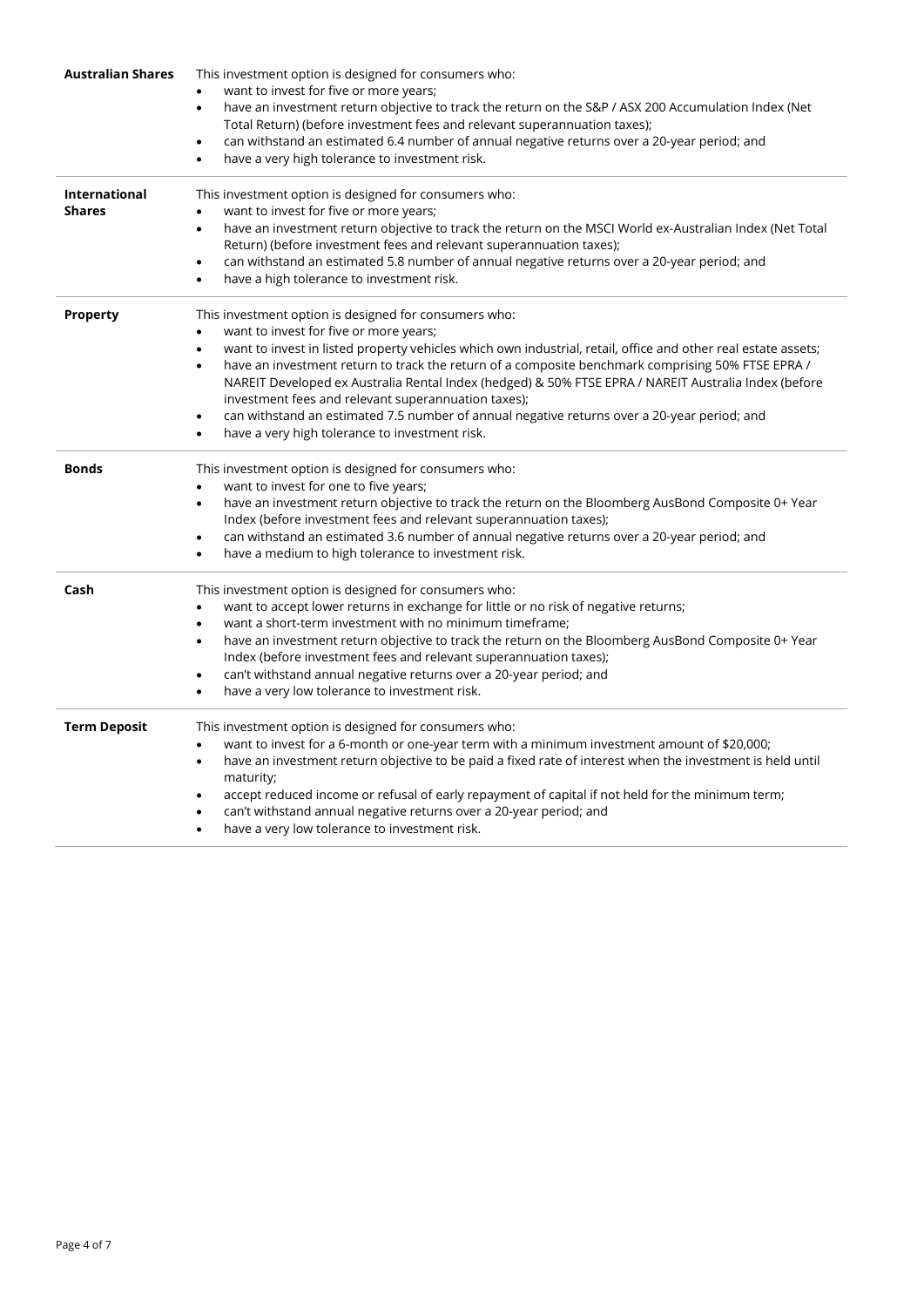### **Insurance sub-markets**

The table below sets out the class of consumers that each insurance option within the Product has been designed for.

#### **All insurance cover types have been designed for consumers who:**

- **want the ability to tailor cover as needs or circumstances change; and**
- **want insurance cover which includes cover for a range of occupations, including mining and other high risk occupations.**

**All insurance cover types are not designed for consumers with an occupation deemed to be active service as part of any military force when involved in war (i.e. any act of war (whether declared or not), revolution, invasion, rebellion, or civil unrest).**

**Default insurance cover (consumers with an account balance less than \$6,000 and/or under 25 years of age need to opt-in to have default insurance cover)**

| <b>Basic Insurance</b><br>(Death and<br><b>Terminal Illness</b><br>and Total and<br>Permanent<br>Disablement) | This cover type is designed for consumers who:<br>want automatic access to a basic level of financial support if they die, or are permanently disabled and<br>unlikely to ever work again due to illness or injury, which does not require a medical assessment.<br>This cover type is not designed for consumers who:<br>are unemployed;<br>$\bullet$<br>are aged under 15 years or 65 years and over; or<br>٠<br>have been paid or were entitled to be paid a terminal illness benefit.<br>٠                                                                                                                                                                                                                                                                               |  |
|---------------------------------------------------------------------------------------------------------------|------------------------------------------------------------------------------------------------------------------------------------------------------------------------------------------------------------------------------------------------------------------------------------------------------------------------------------------------------------------------------------------------------------------------------------------------------------------------------------------------------------------------------------------------------------------------------------------------------------------------------------------------------------------------------------------------------------------------------------------------------------------------------|--|
| <b>Voluntary insurance cover types</b>                                                                        |                                                                                                                                                                                                                                                                                                                                                                                                                                                                                                                                                                                                                                                                                                                                                                              |  |
| Death and<br><b>Terminal Illness</b><br>(DTI)                                                                 | This cover type is designed for consumers who:<br>want to provide themselves and/or their beneficiaries with a chosen level of financial support if they die,<br>$\bullet$<br>or suffer from an illness or injury that will highly likely result in their death.<br>This cover type is not designed for consumers who:<br>are aged under 15 years; or<br>want cover at 70 years of age or over.                                                                                                                                                                                                                                                                                                                                                                              |  |
| <b>Total and</b><br>Permanent<br><b>Disablement (TPD)</b>                                                     | This cover type is designed for consumers who:<br>want to provide themselves and/or beneficiaries with a chosen level of financial support if they are<br>$\bullet$<br>unlikely to ever work again due to illness or injury.<br>This cover type is not designed for consumers who:<br>are unemployed;<br>$\bullet$<br>are aged under 15 years or 65 years and over at date of application;<br>$\bullet$<br>want TPD cover past 70 years of age; or<br>$\bullet$<br>want stand-alone TPD cover (i.e. do not want to combine DTI with TPD cover).<br>$\bullet$                                                                                                                                                                                                                 |  |
| <b>Income Protection</b>                                                                                      | This cover type is designed for consumers who:<br>want a proportion of their income replaced if temporarily unable to work due to illness or injury.<br>$\bullet$<br>This cover type is not designed for consumers who:<br>are unemployed;<br>$\bullet$<br>are aged under 15 years or 65 years and over at date of application;<br>$\bullet$<br>have an account balance less than \$5,000 at the date of application;<br>$\bullet$<br>have not been working for more than 12 months;<br>$\bullet$<br>are a professional sports person;<br>٠<br>want cover for pre-existing injuries or illnesses within the last 2 years;<br>$\bullet$<br>want a waiting period of less than 14 days, or greater than 2 years; or<br>$\bullet$<br>want a benefit period longer than 5 years. |  |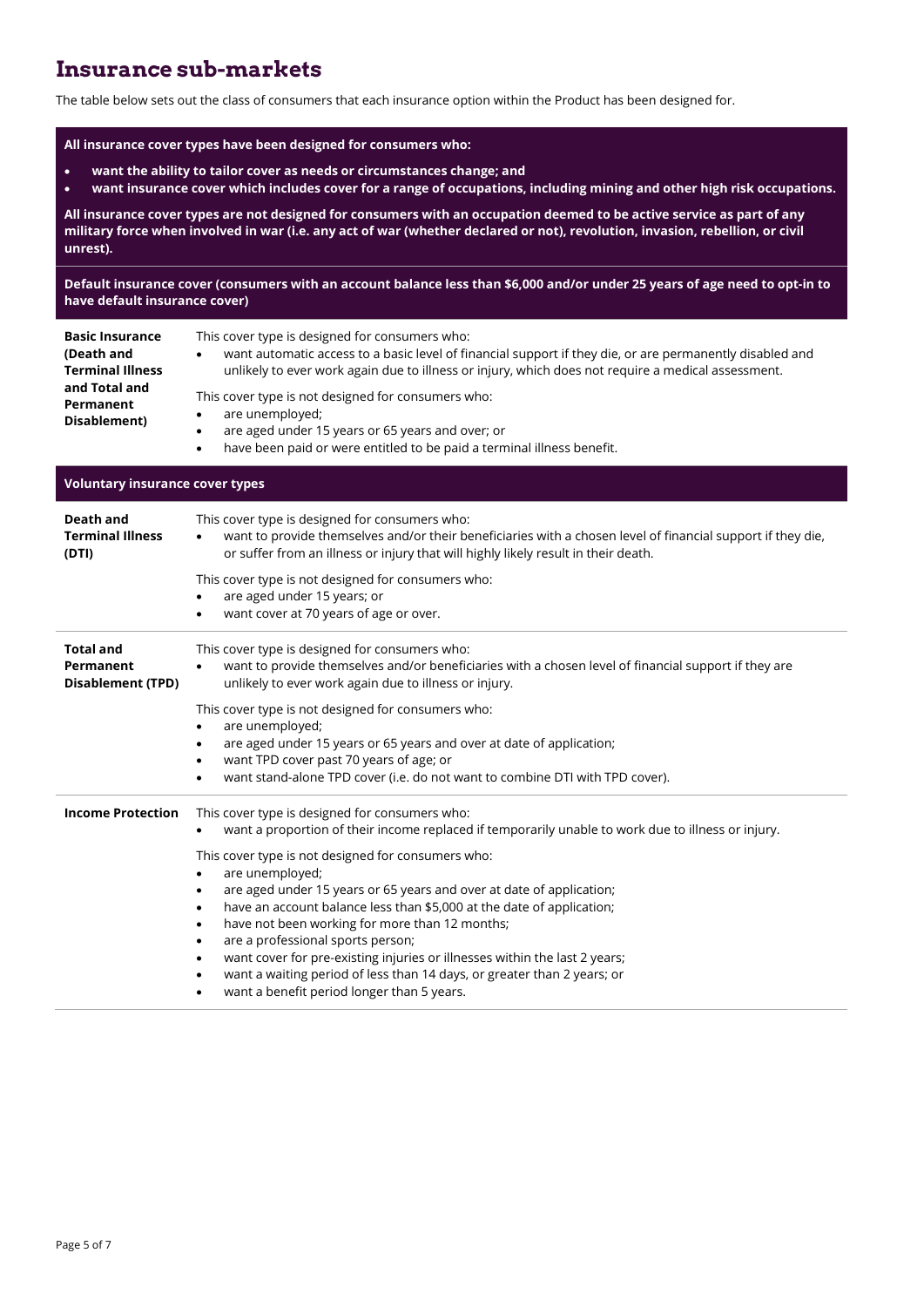### **Consistency between target market and the Product**

This Product is likely to be consistent with the likely objectives, financial situation and needs of the class of consumers in the target market. This is based on an analysis of the key terms, features and attributes of the Product and a finding that these are consistent with the identified class of consumers.

# **4.Product distribution**

### **Distribution conditions**

This Product can only be offered and/or issued in accordance with the relevant terms and conditions outlined in the [PDS](https://www.mine.com.au/docs/default-source/publications/wa-coal-plus-info-sheets.pdf?sfvrsn=9b89f63c_42) and [Insurance](https://www.mine.com.au/docs/default-source/publications/wa-coal-insurance-guide.pdf?sfvrsn=bbacf63c_24) [Guide](https://www.mine.com.au/docs/default-source/publications/wa-coal-insurance-guide.pdf?sfvrsn=bbacf63c_24) (as amended from time to time) and will be distributed through:

- an application form available on the Issuer's website [www.mine.com.au](http://www.mine.com.au/)
- over the phone through the administrator's contact centre
- an online account application restricted to registered fund members
- Mine Super Financial Advice

### **Distribution restrictions**

Distribution of this Product is restricted to distributors authorised in writing by AUSCOAL Superannuation Pty Ltd.

### **Adequacy of distribution conditions and restrictions**

It has been determined that the distribution conditions and restrictions will make it likely that consumers who acquire the Product are in the class of consumers for which it has been designed. This is based on an assessment of the distribution conditions and restrictions and a determination that they are appropriate and will assist distribution in being directed towards the target market for whom the Product has been designed, and reduce the likelihood of the sale of the Product to consumers who fall outside the target market.

# **5.Review**

The information in the table below summarises how the TMD will be reviewed, to ensure it continues to be appropriate for this Product. Reviews will either occur after an event triggers a review, or, if no such event occurs, at the next periodic review time.

In instances where a trigger for review has occurred, this TMD will be reviewed within 10 business days.

| <b>Last reviewed</b>                | 1April 2022                                                                                                                                                                                                                   |
|-------------------------------------|-------------------------------------------------------------------------------------------------------------------------------------------------------------------------------------------------------------------------------|
| <b>Next periodic</b><br>review      | 1 April 2023                                                                                                                                                                                                                  |
| <b>Review triggers or</b><br>events | Any event or circumstances arising that would suggest the TMD is no longer appropriate. This may include (but<br>is not limited to):                                                                                          |
|                                     | receipt of a Product Intervention Power order from ASIC requiring the cessation of retail distribution of<br>٠<br>this Product;                                                                                               |
|                                     | a determination for the purposes of s52(9) of the Superannuation Industry (Supervision) Act 1993 that the<br>$\bullet$<br>financial interests of members holding this Product are not being promoted;                         |
|                                     | results of the annual Member Outcomes Assessment reasonably suggesting this Product (including, but<br>$\bullet$<br>not limited to investment performance, fees and costs and insurance) is no longer suitable for its target |
|                                     | market, or that this TMD is no longer appropriate;<br>material changes to the design or distribution of the Product;<br>٠                                                                                                     |
|                                     | situations where the Issuer has identified a significant dealing event;<br>٠                                                                                                                                                  |
|                                     | a significant breach in relation to the Product's design or distribution that would reasonably suggest this<br>$\bullet$                                                                                                      |
|                                     | Product is no longer suitable for its target market, or that this TMD is no longer appropriate; or                                                                                                                            |
|                                     | a trend in complaints about the Product or a product feature that indicates the Product, or product<br>$\bullet$                                                                                                              |
|                                     | feature, is no longer suitable for its target market, or that this TMD is no longer appropriate.                                                                                                                              |